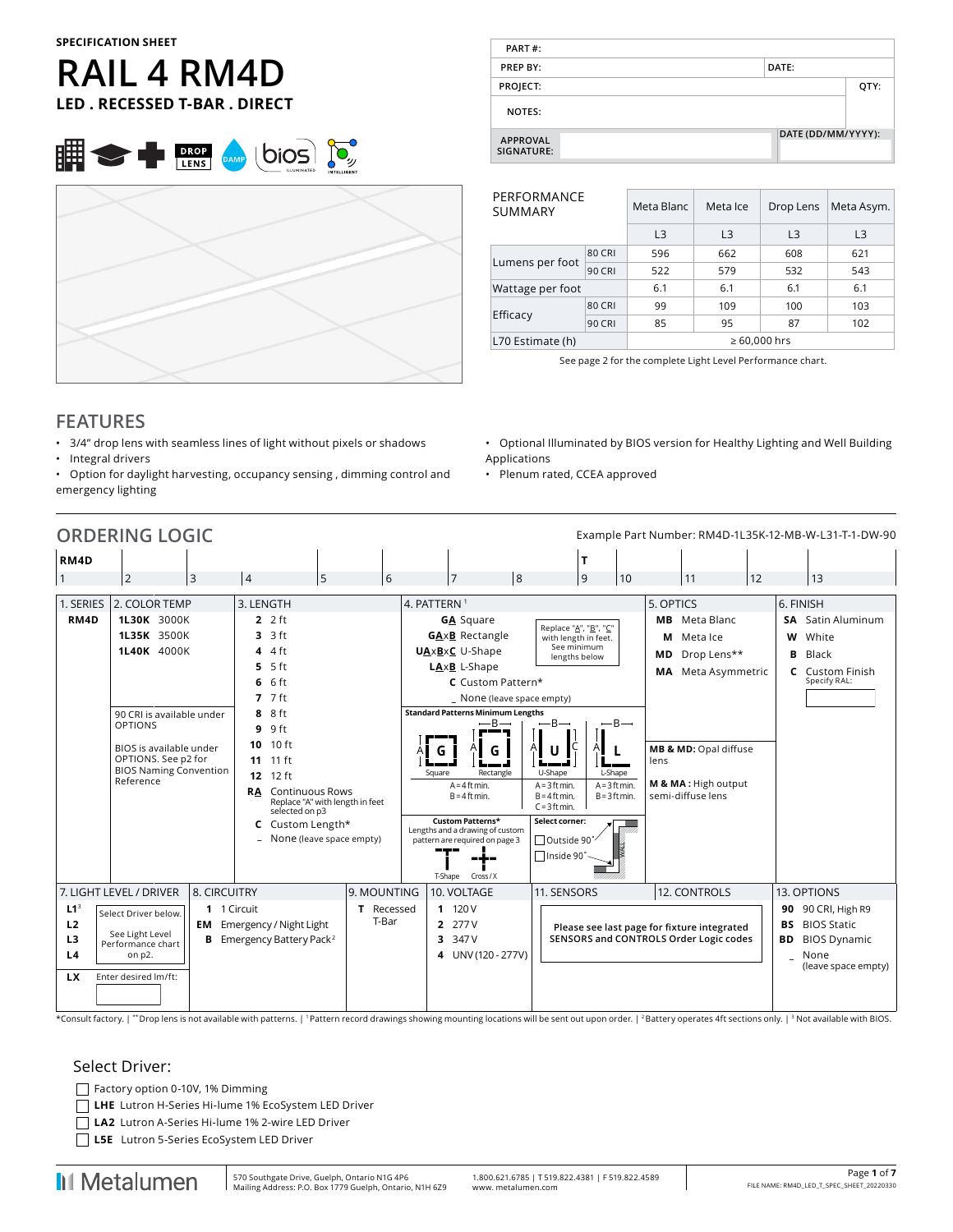## **Light Level Performance**

**3500K, 80 CRI, 0-10V Dimming (Standard)**

|             |                    | Meta Blanc (MB)     |                    |                    | Meta Ice (M)        |                    |                    | Drop Lens (MD)      |                    | Meta Asymmetric (MA) |                     |                    |  |  |
|-------------|--------------------|---------------------|--------------------|--------------------|---------------------|--------------------|--------------------|---------------------|--------------------|----------------------|---------------------|--------------------|--|--|
| Light Level | Lumens<br>per foot | Wattage<br>per foot | Efficacy<br>(lm/W) | Lumens<br>per foot | Wattage<br>per foot | Efficacy<br>(lm/W) | Lumens<br>per foot | Wattage<br>per foot | Efficacy<br>(lm/W) | Lumens<br>per foot   | Wattage<br>per foot | Efficacy<br>(lm/W) |  |  |
| L1          | 350                | 3.5                 | 100                | 389                | 3.5                 | 111                | 357                | 3.5                 | 102                | 365                  | 3.5                 | 104                |  |  |
| L2          | 439                | 4.4                 | 99                 | 487                | 4.4                 | 110                | 447                | 4.4                 | 101                | 458                  | 4.4                 | 104                |  |  |
| L3          | 596                | 6.1                 | 99                 | 662                | 6.1                 | 109                | 608                | 6.0                 | 101                | 621                  | 6.1                 | 103                |  |  |
| L4          | 1106               | 12.5                | 89                 | 1232               | 12.5                | 99                 | 1127               | 12.5                | 90                 | 1155                 | 12.5                | 93                 |  |  |

| Lumen Adjustment  |
|-------------------|
| Factor (Standard) |

| 80 CRI | 90 CRI |  |  |
|--------|--------|--|--|
| 0.984  | 0.880  |  |  |
| 1.000  | 0.875  |  |  |
| 1.032  | 0.879  |  |  |
|        |        |  |  |

#### **BIOS 3500K**

|                             |                |                    | Meta Blanc (MB)     |                    |                    | Meta Ice (M)        |                    |                    | Drop Lens (MD)      |                    | Meta Asymmetric (MA) |                     |                    |  |  |
|-----------------------------|----------------|--------------------|---------------------|--------------------|--------------------|---------------------|--------------------|--------------------|---------------------|--------------------|----------------------|---------------------|--------------------|--|--|
|                             |                | Lumens<br>per foot | Wattage<br>per foot | Efficacy<br>(lm/W) | Lumens<br>per foot | Wattage<br>per foot | Efficacy<br>(lm/W) | Lumens<br>per foot | Wattage<br>per foot | Efficacy<br>(lm/W) | Lumens<br>per foot   | Wattage<br>per foot | Efficacy<br>(lm/W) |  |  |
| Distribution %<br>(Up/Down) |                |                    | 0/100               |                    |                    | 0/100               |                    |                    | 6/94                |                    | 0/100                |                     |                    |  |  |
|                             | L2             | 590                | 9.4                 | 63                 | 656                | 9.4                 | 70                 | 622                | 9.4                 | 66                 | 643                  | 9.4                 | 68                 |  |  |
| Static                      | L <sub>3</sub> | 787                | 13.3                | 59                 | 875                | 13.3                | 66                 | 829                | 13.3                | 62                 | 858                  | 13.3                | 64                 |  |  |
|                             | L4             | 957                | 17.2                | 56                 | 1063               | 17.2                | 62                 | 1007               | 17.2                | 59                 | 957                  | 17.2                | 56                 |  |  |
|                             | L2             | 531                | 9.4                 | 56                 | 590                | 9.4                 | 63                 | 559                | 9.4                 | 59                 | 578                  | 9.4                 | 61                 |  |  |
| Dynamic                     | L <sub>3</sub> | 708                | 13.3                | 53                 | 787                | 13.3                | 59                 | 746                | 13.3                | 56                 | 772                  | 13.3                | 58                 |  |  |
|                             | L4             | 861                | 17.2                | 50                 | 957                | 17.2                | 56                 | 907                | 17.2                | 53                 | 861                  | 17.2                | 50                 |  |  |
| R <sub>9</sub>              |                |                    |                     |                    |                    |                     |                    | $\geq 90$          |                     |                    |                      |                     |                    |  |  |
| $COI**$                     |                |                    | < 3.3               |                    |                    |                     |                    |                    |                     |                    |                      |                     |                    |  |  |
| EML or M/P*                 |                |                    |                     |                    |                    |                     |                    | 0.8                |                     |                    |                      |                     |                    |  |  |

\* EML or M/P is a ratio that describes the relative melanopic lux (M) versus the photopic lux (P). BIOS provides the following m/p values:<br>3000K = 0.7, 3500K = 0.8, 4000K = 0.9. \*\* COI - Cyanosis Observation Index.



**BIOS Naming Convention Reference**

| Static | 3500K | 35BIOSST |  |  |  |  |  |  |  |  |  |  |  |
|--------|-------|----------|--|--|--|--|--|--|--|--|--|--|--|
| 흚      | 4000K | 40BIOSST |  |  |  |  |  |  |  |  |  |  |  |
| ynamic | 3500K | 35BIOSDY |  |  |  |  |  |  |  |  |  |  |  |
| 듦      | 4000K | 40BIOSDY |  |  |  |  |  |  |  |  |  |  |  |

**BIOS | Lumen** 

**Adjustment Factor (LAF)**

| Color Temp | LAF  |
|------------|------|
| 3500K      | 1.00 |
| 4000K      | 1.05 |

Metalumen's light level performance metrics are subject to manufacturers component tolerances.

**I**I Metalumen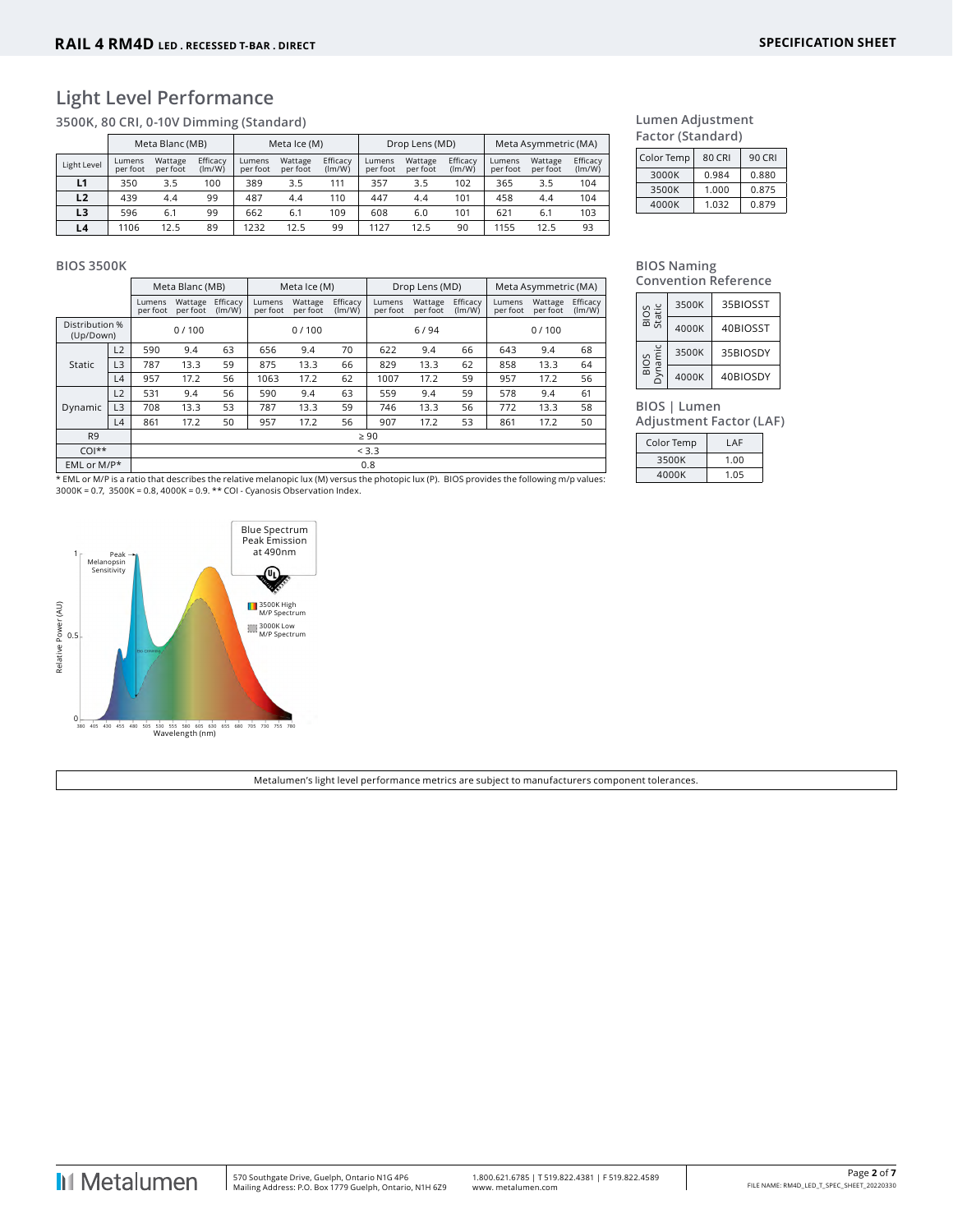#### **CONTINUOUS ROWS**

Step 1) Indicate desired quantity of rows under the QTY column

Step 2)  $\Box \leftrightarrow \Box$  If applicable, select pod(s) per row to indicate desired emergency lighting / night light / battery location. If a similar row requires a different Emergency lighting location, please fill out another sheet.

Record drawings for rows not represented here will be sent out upon order.

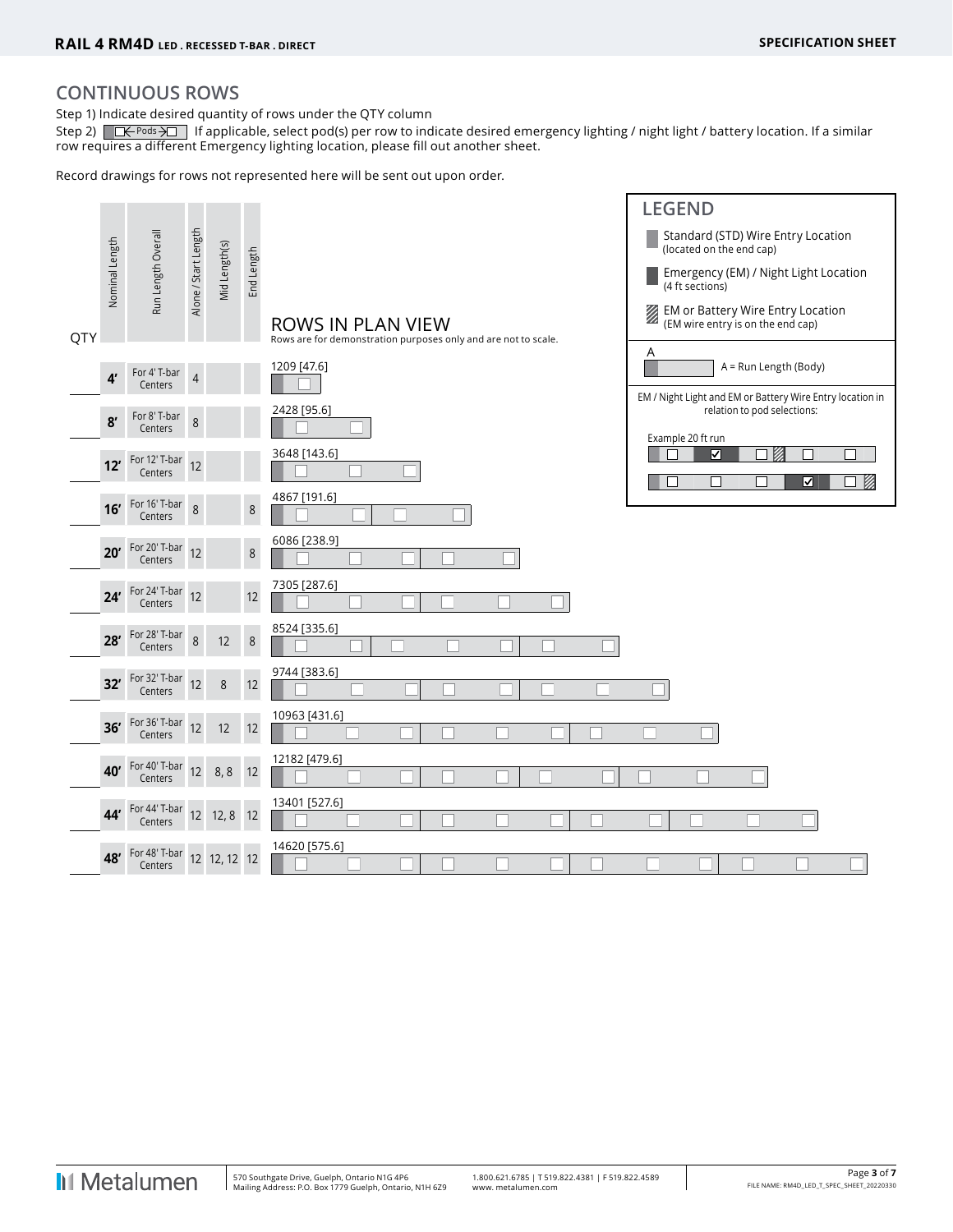#### **PATTERNS**

| Select<br>Pattern:                         | T-SHAPE (C)              | CROSS / X-SHAPE (C)      |
|--------------------------------------------|--------------------------|--------------------------|
| Pattern<br>Configuration                   |                          | R                        |
| Indicate<br><b>Desired</b><br>Lengths (ft) | $A =$<br>$B =$           | $A =$<br>$B =$           |
| Minimum<br>Lengths                         | $A = 3$ ft<br>$B = 6$ ft | $A = 6$ ft<br>$B = 6$ ft |

### **A custom pattern configuration drawing is required in the grid below**

Approval drawings will be sent out upon order showing mounting locations.

 $\overline{1}$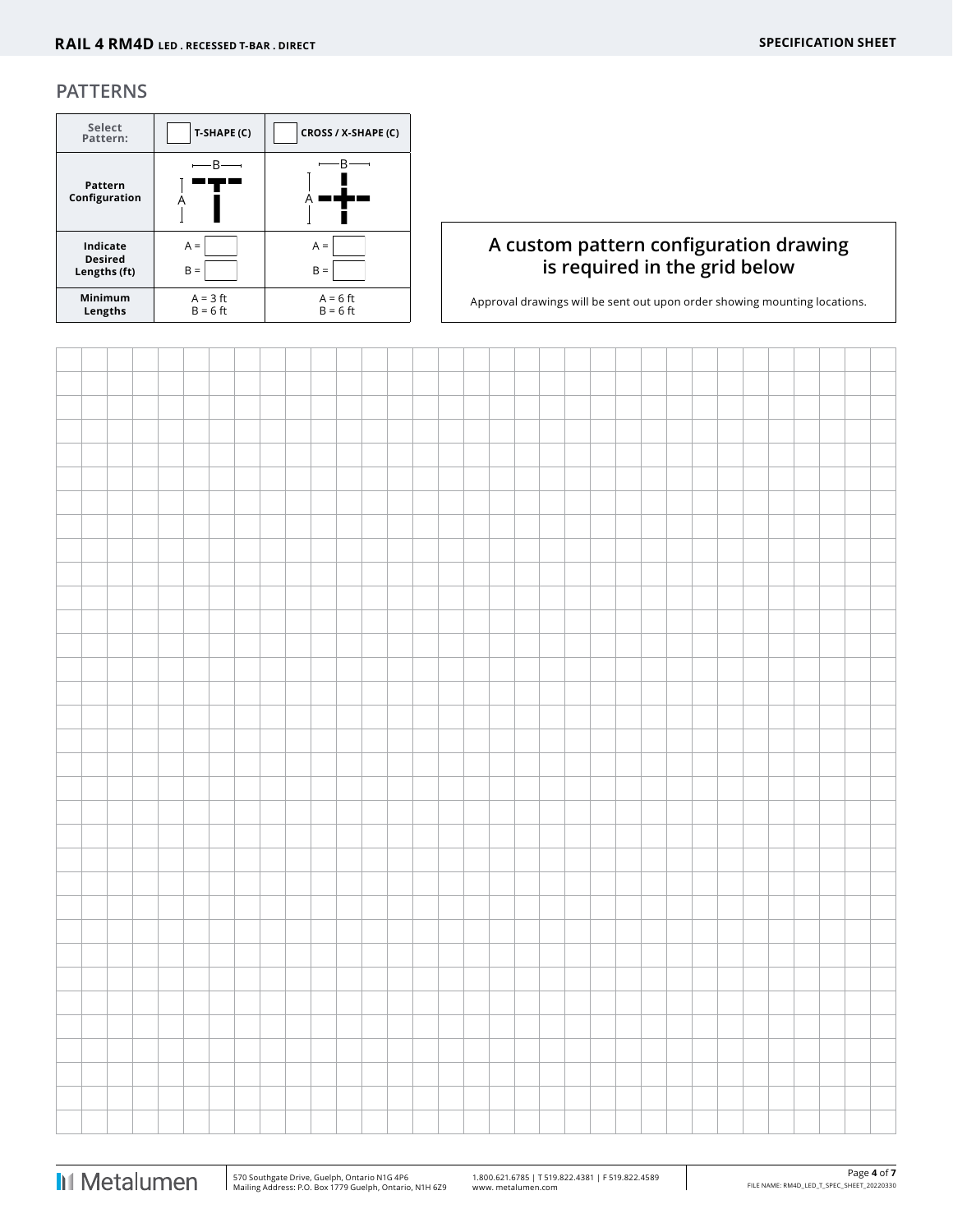#### **WIRING**

| Standard                                                                                                                    | Emergency / Night Light                                                          | <b>Emergency Battery Pack</b>                                                    |
|-----------------------------------------------------------------------------------------------------------------------------|----------------------------------------------------------------------------------|----------------------------------------------------------------------------------|
| BLACK - LINE<br><b>WHITE - NEUTRAL</b><br><b>GREEN - GROUND</b><br>RED - CAPPED/SW LEAD<br>VIOLET - DIM(+)<br>PINK - DIM(-) | BLACK - LINE<br><b>WHITE - NEUTRAL</b><br><b>GREEN - GROUND</b><br>RED - CAP OFF | BLACK - LINE<br>WHITE - NEUTRAL<br>GREEN - GROUND<br><b>RED - UNSWITCHED HOT</b> |

## **CROSS SECTIONS**



### **SPECIFICATIONS**

Due to the Continuous Improvement Policy at Metalumen, we reserve the right to change our specifications without notice.

**Housing:** Rigid extruded aluminum body, 2.0mm (0.08") nominal wall thickness. Aluminum end caps. **Optical System:** Metalumen luminaires are designed to utilize leading edge LED technology combined with luminaire optimized reflectors and our custom diffusers, resulting in industry leading optical performance.

**BIOS LED:** BIOS SkyBlue® solutions have a peak wavelength at 490nm to provide an enhanced spectrum with high M/P (melanopic to photopic)

ratios while also providing a low Cyanosis Observation Index (COI), making it ideally suited for Healthcare and Healthy Lighting projects. BIOS® SkyBlue® lighting solutions also contribute to satisfying Circadian Lighting Design Feature for WELL Building Standard v1 and v2. CCTs in standard configurations. **Lumen Maintenance:** Minimum 50,000h with TM-21 lumen maintenance of 85% @ 25°C ambient temperature (calculated based on

IESNA LM-80-08 LED test data). L70: ≥60,000hrs.

**Finish:** Satin aluminum and white are standard finishes. For custom finish, contact factory.

**CRI:** 83+ for 3500K, 80 minimum for all **Electrical:** Factory prewired with easy **Weight:** 1.3 kg/300 mm [2.9 lb/ft] **Mounting:** Mounting brackets/clips provided. Fits 9/16" and 15/16" T-bar. wire quick connect sections. **Drivers:** Metalumen offers 0-10V dimming\* as a standard on our entire LED product offering. Dimming range is 1%-100%. Power factor is > 90%. Class

2 rating. Drivers are integral. **Approvals:** All components are UL/ CSA/QPS recognized or listed. RoHS compliant. This product is cULus listed. Plenum - CCEA approved. **Environment:** Suitable for dry or damp locations.

*\*Standard drivers compatible with passive/ sinking dimmers. Please contact Metalumen if active/sourcing dimmer support is required.*

### **WARRANTY**

Metalumen will warrant defective luminaires for 5 years from date of purchase. Warranty is valid if luminaire is installed and used according to specification. If defective, Metalumen will send replacement boards or drivers at no cost along with detailed replacement instructions and instructions on how to return defective components to Metalumen.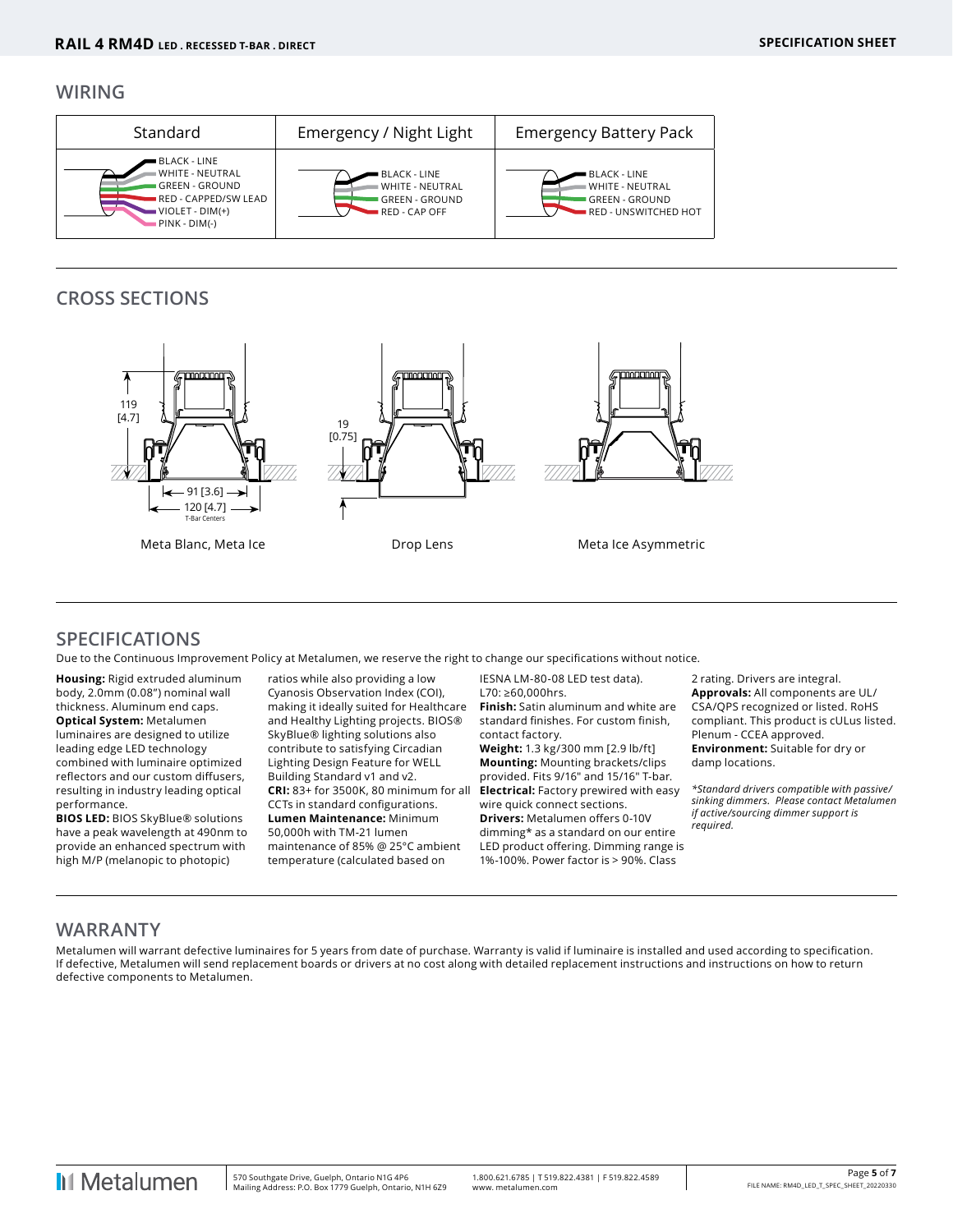#### **PHOTOMETRIC DATA - 3500K, 80 CRI**

| Optics: Meta Blanc<br>IES File: RM4D-1L35K-4-MB-L3<br>Lumens: 596/ft Wattage: 6.1/ft<br>Efficacy: 99 Im/W  | <b>ZONAL LUMEN SUMMARY</b><br>Zone<br>Lumens %Fixt<br>$0 - 90$<br>2386<br>100<br>$\Omega$<br>90-180 0<br>100<br>$0 - 180$<br>2386 | <b>LUMINANCE DATA (CD/M2)</b><br>Horizontal Angle<br>Vertical<br>Angle<br>$\Omega$<br>45<br>90<br>3654 2909<br>45<br>6758<br>55<br>5592 2577<br>1949<br>65<br>4364 1635 1211<br>75<br>2843 811<br>552<br>85<br>1181<br>181<br>131             | <b>PHOTOMETRIC</b><br><b>CURVE</b><br>100% Down         |
|------------------------------------------------------------------------------------------------------------|-----------------------------------------------------------------------------------------------------------------------------------|-----------------------------------------------------------------------------------------------------------------------------------------------------------------------------------------------------------------------------------------------|---------------------------------------------------------|
| Optics: Meta Ice<br>IES File: RM4D-1L35K-4-M-L3<br>Lumens: 662/ft Wattage: 6.1/ft<br>Efficacy: 109 Im/W    | <b>ZONAL LUMEN SUMMARY</b><br>Zone<br>Lumens %Fixt<br>$0 - 90$<br>2649<br>100<br>0<br>90-180 0<br>2649<br>100<br>$0 - 180$        | <b>LUMINANCE DATA (CD/M2)</b><br>Horizontal Angle<br>Vertical<br>Angle<br>$\Omega$<br>45<br>90<br>45<br>7275<br>4112<br>3367<br>55<br>6142<br>2892 2261<br>65<br>4764<br>1381<br>1861<br>75<br>647<br>3194<br>909<br>85<br>1318<br>208<br>144 | <b>PHOTOMETRIC</b><br><b>CURVE</b><br>100% Down         |
| Optics: Drop Lens<br>IES File: RM4D-1L35K-4-MD-L3<br>Lumens: 608/ft Wattage: 6.1/ft<br>Efficacy: 100 Im/W  | <b>ZONAL LUMEN SUMMARY</b><br>Lumens %Fixt<br>Zone<br>$0 - 90$<br>2296<br>94.4<br>90-180 137<br>5.60<br>2434<br>$0 - 180$<br>100  | <b>LUMINANCE DATA (CD/M2)</b><br>Horizontal Angle<br>Vertical<br>Angle<br>45<br>$\Omega$<br>90<br>45<br>5864<br>3072 2506<br>55<br>4860 2210 1834<br>65<br>3633 1532 1281<br>75<br>953<br>839<br>2412<br>85<br>1032<br>520<br>520             | <b>PHOTOMETRIC</b><br><b>CURVE</b><br>6% Up<br>94% Down |
| Optics: Meta Asymmetric<br>IES File: RM4D-1L35K-4-MA-L3<br>Lumens: 621/ft Wattage: 6.1/ft<br>Efficacy: 103 | <b>ZONAL LUMEN SUMMARY</b><br>Zone<br>Lumens %Fixt<br>$0 - 90$<br>2483<br>100<br>90-180 0<br>0<br>2483<br>100<br>$0 - 180$        | <b>LUMINANCE DATA (CD/M2)</b><br>Horizontal Angle<br>Vertical<br>Angle<br>45<br>$\Omega$<br>90<br>45<br>4213<br>4695<br>6641<br>55<br>2927<br>3423 5649<br>65<br>1794<br>2225 4531<br>75<br>869<br>1096 3066<br>85<br>157<br>239<br>1237      | <b>PHOTOMETRIC</b><br><b>CURVE</b><br>100% Down         |

Photometric performance is measured and scaled in accordance with IESNA LM-79.

**II** Metalumen

 $\overline{\phantom{a}}$